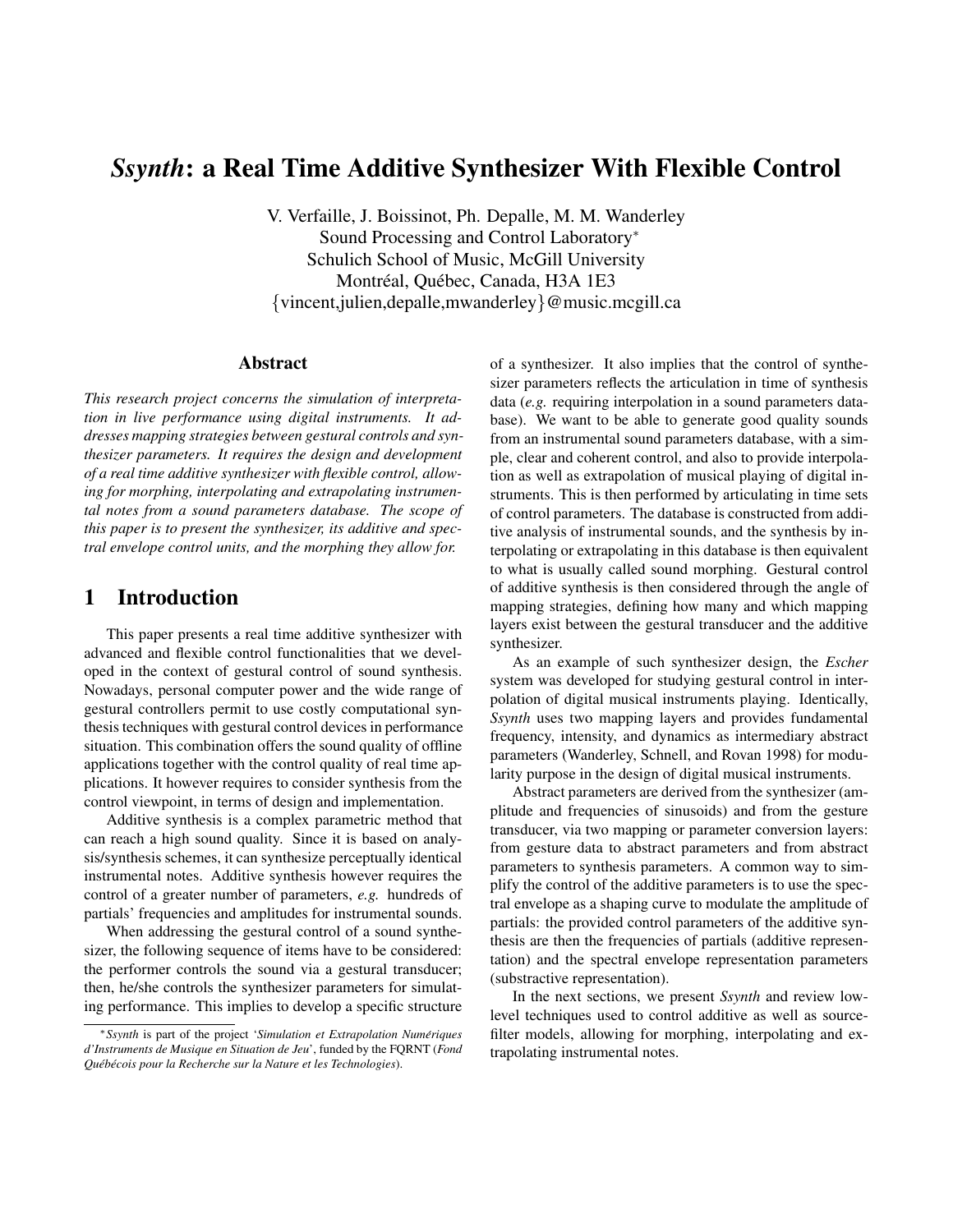### 2 Description of *Ssynth*

The real time additive synthesizer with flexible control we developed implements 3-order phase polynomial model (McAulay and Quatieri 1986), with scalar, vectorized and recursive formulation implementations. Morphing between N notes in the database according to fundamental frequency, dynamics and instrument is provided by weighting several pitch-shifted additive frames with different fundamental frequency and dynamics of various instruments. *Ssynth* allows for interpolating and extrapolating data from the database, synthesizing polyphonic sounds, and handling OSC messages (Wright and Freed 1997) to carry control information.

The sound parameters database contains additive analysis of wind, wood and brass instrument notes (clarinet and oboe as in *Escher*, plus saxophone and trumpet) from the *McGill master samples database* (Opolko and Wapnick 1987). The additive analysis (peak extraction and tracking) as well as the fundamental frequency estimation<sup>1</sup> were performed using standard techniques implemented in *Additive*<sup>2</sup> . The large number of additive synthesis control parameters can be reduced to a smaller set of abstract parameters. Once the additive analysis is performed, frames parameters are organized as a 3-dimensional mesh as in (Haken, Tellman, and Wolfe 1998) according to pitch  $-7$  notes, with fundamental frequencies being as evenly spaced as possible, covering the whole pitch range, and therefore depending on the instrument —, dynamics — 3 levels: *pp*, *mf* and *ff*; related to loudness but also to spectral envelope — and instrument — clarinet, oboe, trumpet and saxophone up to now. The current dynamic parameter controls both intensity and brightness; it is however interesting to have a more precise and direct control of the spectral envelope parameters. For that reason, spectral envelope models (see section 4) were added to the database.

In order to provide a gestural control of *Ssynth*, the synthesizer structure is made of two parts. The first part is a set of *Pd* patches that implements the different mapping strategies and layers. In the case of clarinet for instance, those mapping layers convert the input data from the transducer into abstract parameters by using a set of rules that renders the acoustical coupling that exist between lip pressure, air pressure and finger in order to provide fundamental frequency, intensity and dynamics (Wanderley, Schnell, and Rovan 1998). The second part is the additive synthesizer with both abstract parameters (fundamental frequency, intensity, dynamics, instrument) and spectral envelope parameters input as well as commands to indicate which control structures are used. From the given input controls, an internal mapping layer converts the abstract parameters into additive parameters (partials frequencies and amplitudes) by interpolating/extrapolating the database. The obtained amplitudes of partials can also be modified via the spectral envelope control. As regards the practical implementation, the synthesizer is implemented in C and can be compiled as a stand alone program<sup>3</sup> or as a Pd object, using the Pd scheduler to have output audio.

| criteria      | <b>Escher</b>                        | Ssynth                     |
|---------------|--------------------------------------|----------------------------|
| model         | spectral                             | temporal                   |
|               | $FFT^{-1}$                           | 3-order pol. phase         |
| extrapolation |                                      |                            |
| interpolation | pitch, loudness, dynamic, instrument |                            |
| instruments   | clar., oboe                          | clar., oboe, sax., trumpet |
| directivity   |                                      |                            |
| polyphony     |                                      |                            |
| mapping       | in $iMax$                            | in $Pd$                    |
| messages      | MIDI                                 |                            |

Table 1: *Comparison between* Ssynth *and* Escher*.*

Since *Ssynth* and *Escher* were developed for similar purposes, we provide in Table 1 a comparison highlighting the improvements proposed. *Escher* was controlled using MIDI and performed additive synthesis through FFT<sup>−</sup><sup>1</sup> algorithm (Rodet and Depalle 1992). *Ssynth* benefits from the OSC protocol and uses 3-order phase polynomial model to synthesize hundreds of partials in real-time. The sound parameters database is getting bigger, and morphing strategies have been refined, to allow for both interpolation and extrapolation.

## 3 Controlling Additive Synthesis

The gestural control of additive synthesis from sound parameters database requires to infer new sounds. In terms of fundamental frequency, intensity and dynamics, and for a given instrumental timbre, not all sounds exist in this database. Since we want to provide smooth transitions during interpolation on abstract parameters (separately or all at once) between sets of parameters. This implies to morph sounds to create intermediate configurations.

Among the various definitions of morphing (Verfaille and Depalle 2004), we consider the timbral morphing or hybridization of 2 or more sounds according to their spectral properties. It is used for singing voice (Depalle, Garcia, and Rodet 1995) as well as instrumental sounds (Haken, Tellman, and Wolfe 1998). Usually, the two parts of the sinusoid + noise model (Serra and Smith 1990) are morphed: harmonics<sup>4</sup> (ad-

<sup>&</sup>lt;sup>1</sup>The fundamental frequency is estimated using maximum likelihood harmonic matching and Hidden Markov's Models (Doval and Rodet 1993).

<sup>&</sup>lt;sup>2</sup>Additive documentation is provided online at http://recherche.ircam.fr/ equipes/analyse-synthese/DOCUMENTATIONS/additive/index-e.html

<sup>&</sup>lt;sup>3</sup>The code has been kept as portable as possible, controlled exclusively through OSC messages. In practice, it would be fairly easy to port to any audio plug-in platform architecture.

<sup>4</sup>We consider perfectly harmonic as well as quasi-harmonic partials.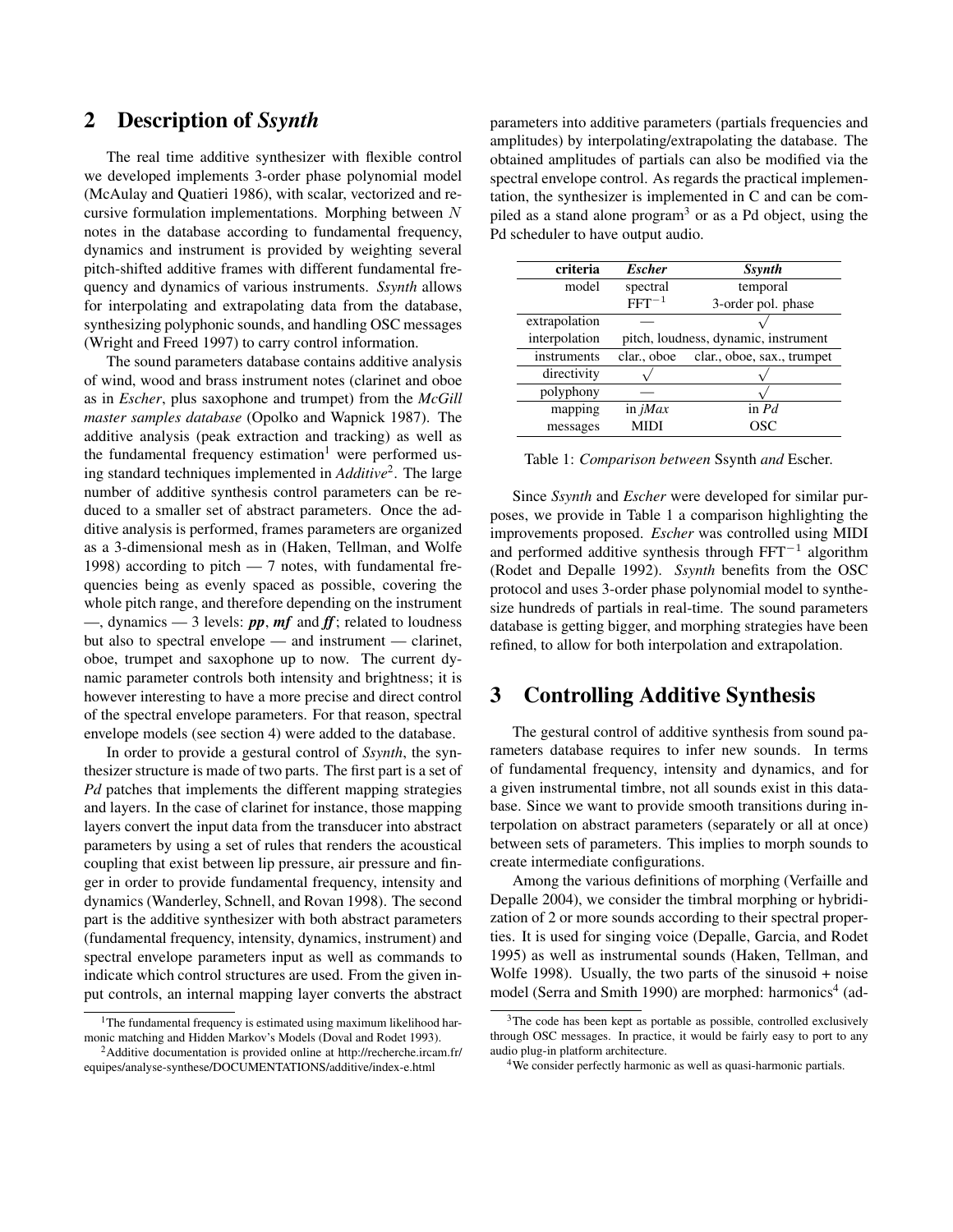

Figure 1: *Conversions between spectral envelope models. Algorithms are named using their* Matlab *counterpart's convention.*

ditive model) and residual noise (source-filter model). However, for the chosen instrumental sounds, the synthesis of harmonics only in a first step provides a reasonably good sound quality. As regards morphing strategies differ depending on wether it concerns harmonics during sustain and attack parts.

Morphing is applied to harmonics' frequencies and amplitudes and involves harmonic matching between at least two sets of spectral data (should missing harmonics be created) and harmonic weighting. Shared harmonics are matched by their rank p, the nearest integer to  $f_p(k)/f_0(k)$ . We generalize weighting of shared harmonics from 2 (Tellman, Haken, and Holloway 1995) up to  $L$  sets of frequency/amplitude trajectories:  $(f_{l,p}(k), a_{l,p}(k))$ : common harmonics (with index  $p$ ) to all frequency sets, at time index  $k$ , have their amplitudes and frequencies weighted after pitch-shifting with spectral envelope preservation  $(\tilde{a}_{l,p}(k))$  as:

$$
\hat{f}_p(k) = \prod_{l=1}^{L} [f_{l,p}(k)]^{w_l(k)}, \quad \hat{a}_p(k) = \prod_{l=1}^{L} [\tilde{a}_{l,p}(k)]^{w_l(k)} \tag{1}
$$

Ignoring unpaired harmonics can lower the computational cost, but can generate sudden harmonics birth depending on the morphing ratios  $\rho_{l,p}(k) \in [0,1]$  with  $\sum_{l=1}^{L} \rho_{l,p}(k) = 1$ . This unpleasant effect is avoided and better morphing with continuous transition are created by first creating the missing harmonic of unpaired harmonics (Tellman, Haken, and Holloway 1995). Its frequency and amplitude are estimated from neighbor harmonics of the same set. Then, harmonics are morphed between  $I$  instrument timbres by:

- 1. pitch-shifting  $4 \times I$  frames (2 neighbor fundamental frequencies & 2 neighbor dynamics) with spectral envelope preservation;
- 2. computing mean spectral envelope by harmonics amplitude or spectral envelope weighting of the  $I$  frames;
- 3. intensity morphing by controlling the sound level.

The abovementioned morphing strategies apply as long as the sustain part of a note is played. The strategy is however modified under 2 circumstances. First, a proper morphing of attack shapes and durations requires to time-warp the additive data (Tellman, Haken, and Holloway 1995). Indeed, amplitudes weighting of two harmonics with different birth times would otherwise create a two-step birth amplitude curve instead of a single morphed birth time. Moreover, the partials' frequencies are not stable nor perfectly harmonic during the attack, so any amplitude gain may results in unrealistic and unpleasant gliding partials. Second, the sustain part of the morphed sound potentially being longer than the database sounds (of unequal duration), each individual note from the database has a start and an end loop times, used in order to loop this sound for as much time as needed.

### 4 Controlling the Spectral Envelope

The spectral envelopes are functions of frequency noted  $E(f)$ . In practice, the definition of an envelope is a way to sort information and depends on the context: for instance, various levels of smoothness will provide various shapes of envelope (Schwarz and Rodet 1999). When adequately computed, it simplifies the amplitude control of partials in *Ssynth*, and its modification is useful to morph sounds, at the condition that good models of spectral envelope are computed, preventing instabilities. Therefore, *Ssynth* uses various models and conversion methods between those models.

Spectral envelope models can be classified as auto-regressive filters, cepstral models, sampled representations (evenly or logarithmically spaced), geometric models (*e.g.* breakpoint functions, splines), and formantic models (Schwarz and Rodet 1999). Another classification sorts models according to their properties<sup>5</sup> (parametric aspect and model domain), even though it is sometimes redundant:

<sup>5</sup>*Ssynth* only implements AR, RC and cepstral coefficients (by cepstrum and discrete cepstrum), autocorrelation function, piece-wise linearly sampled magnitude of frequency response, and formantic models.